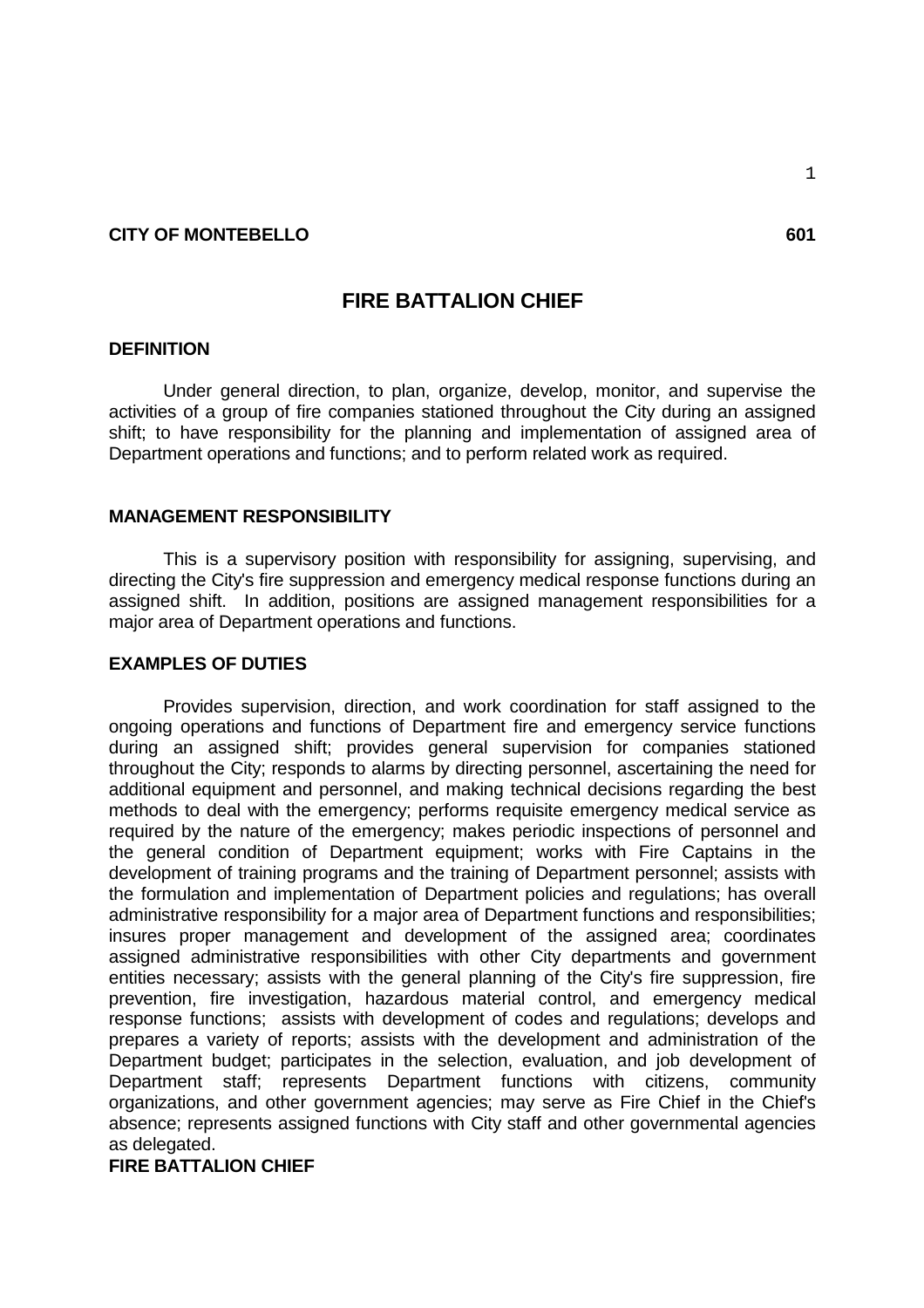# **SPECIAL REQUIREMENTS**

Possession of requisite Emergency Medical Technician certification.

Possession of First Responder certification.

Fire Officer Certificate as issued by the State of California Fire Marshal or proof of completion of all required courses for the state of California Fire Marshal's Fire Officer Certification at time of application

Possession of a valid California Class C Driver's License with firefighter endorsements at time of appointment and maintenance of said license in good standing throughout employment in this position.

R.O.S.S. Qualified Strike Team Leader Trainee

# **EMPLOYMENT STANDARDS**

Knowledge of:

- Modern principles, practices, and techniques of Fire Department administration and operation.
- Principles of personnel management and public administration.
- Principles of supervision and training.
- Applicable City, County, State, and Federal fire laws, codes, rules, and regulations.
- Methods and principles of fire suppression, fire investigation, fire prevention, emergency medical response, and hazardous material control.
- Operation, maintenance, and capabilities of firefighting and emergency rescue equipment.
- Budget development, preparation, and administration.
- Research methods and procedures.

and

Ability to:

- Plan, organize, coordinate, and direct an assigned area of the City's Fire Department functions and operations.
- Provide supervision, training, and work evaluations for staff.
- Assist with formulating, implementing, and evaluating Department operations, functions, and policies.
- Prepare and administer department budget and fiscal controls.

2